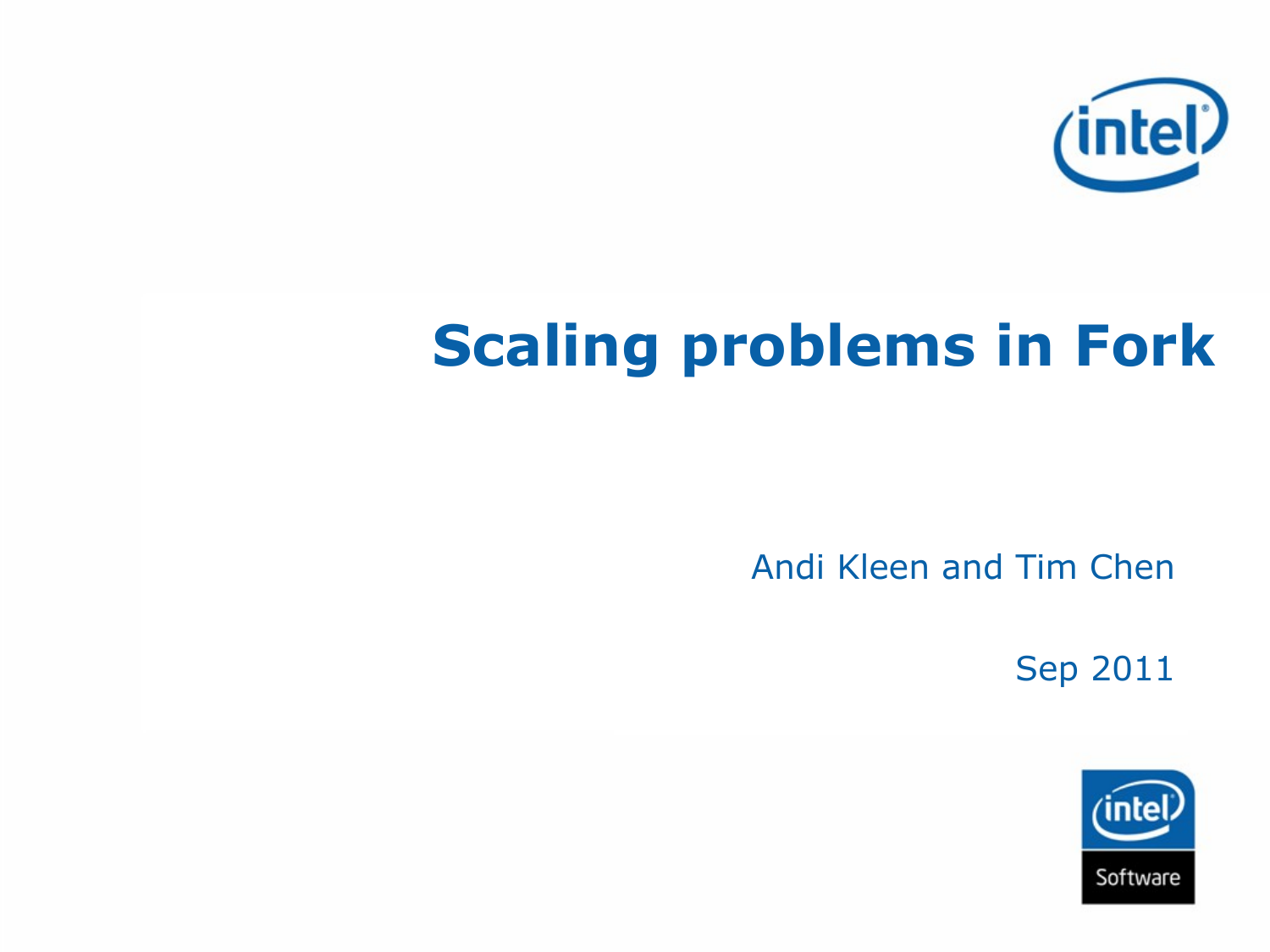#### **anon\_vma Chains**

- Anon vma chains are used for copy-on-write and rmap
- Shared between processes
- Locking is done in the anon\_vma of the "exec parent"





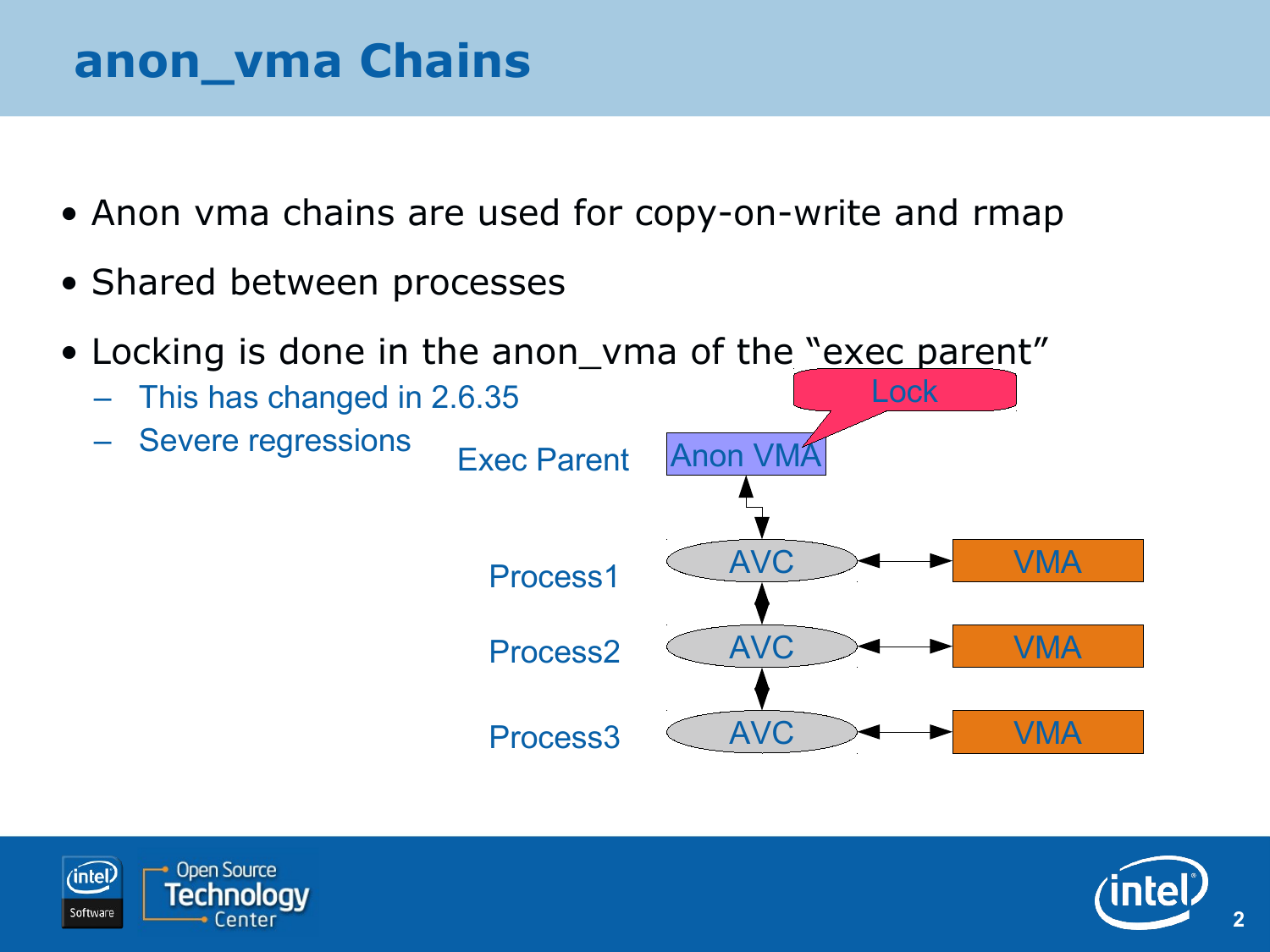# **Problem: Changing Child Address Space**

- Mmap/munmap/brk try to merge/split vmas
- Requires taking the root anon vma chain lock
- Causes lock contention on the root



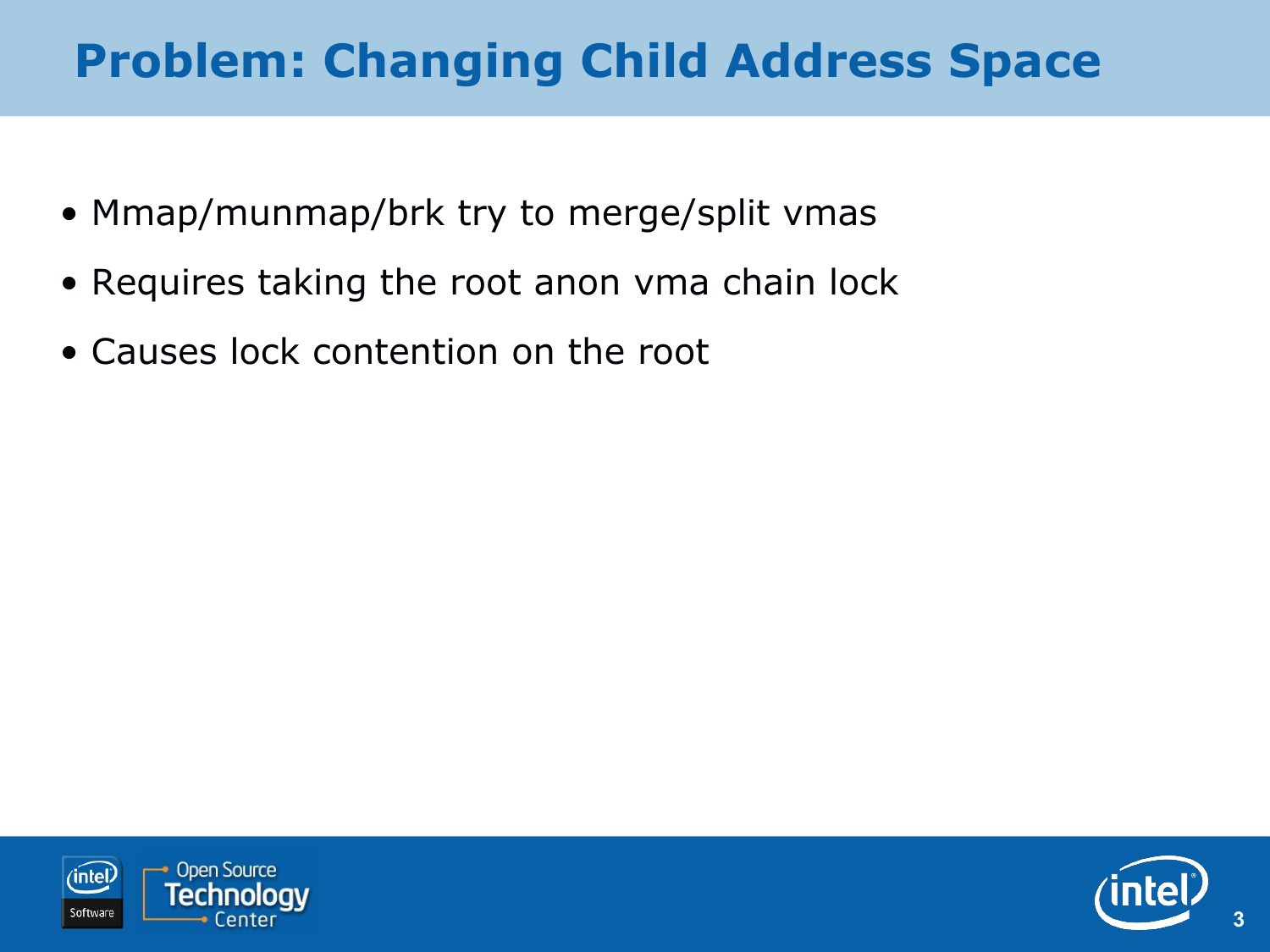# **Problem: Locking in fork() Itself**

- Fork locks the root anon\_vma for every VMA
- Lots of overhead in root locking
	- With and without contention
- Mitigated by batching: reuse the lock if the previous VMA had the same one (3.0)
	- In this case making lock hold time longer increased performance
- However, spinlock->mutex change in 3.0 caused severe regression again





**4**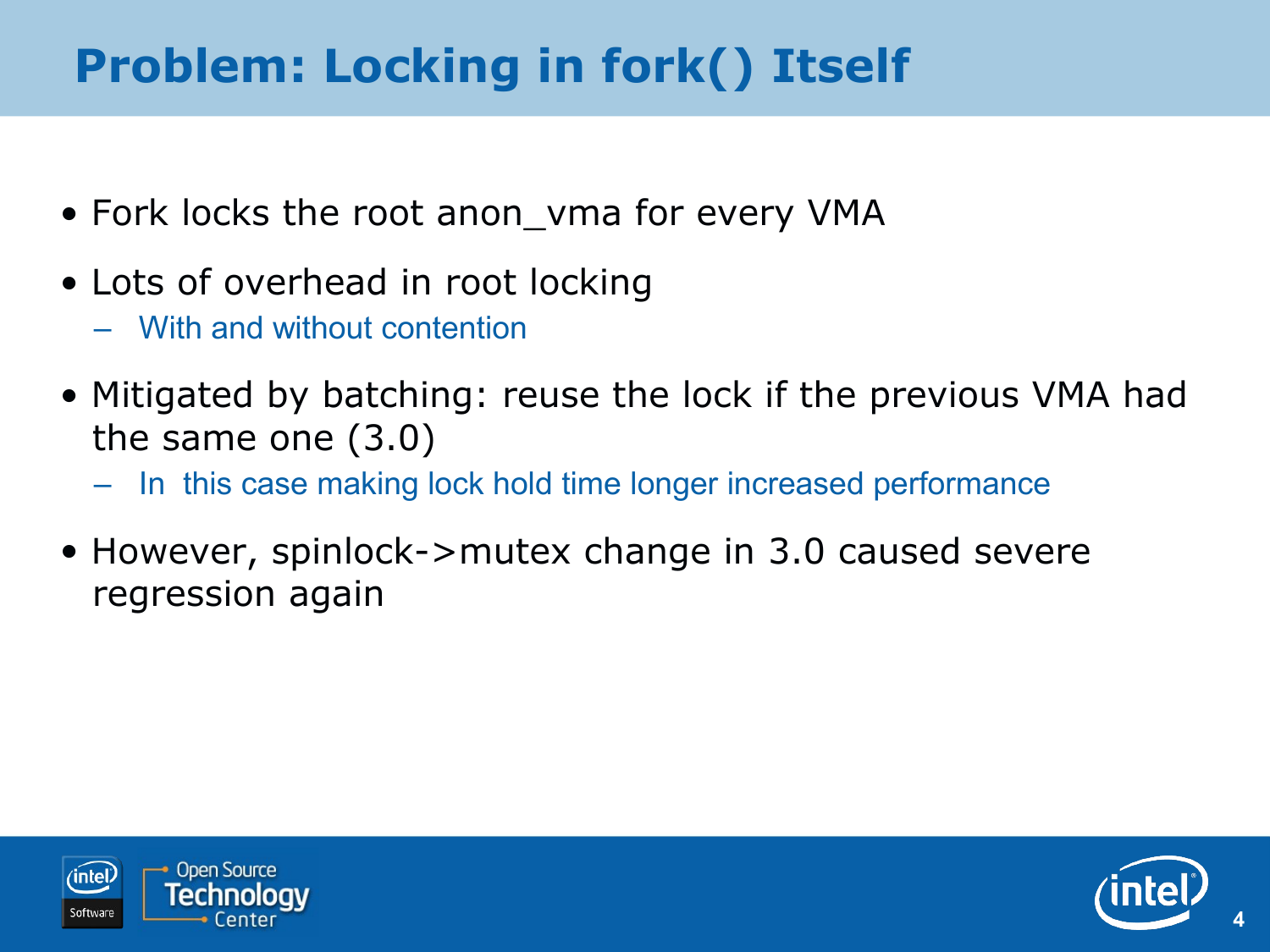# **3.0 MM locking regression:**

MOSBENCH exim workload 2.6.39(vanilla) 100.0% 2.6.39+ra-fix 166.7% (+66.7%) *Anon VMA lock change in 3.0 (spin lock -> mutex)* 3.0-rc2(vanilla) 68.0% (-32%) *After a lot of tweaking from Linus and others:* 3.0-rc2+fixes 140.3% (+40.3%) (anon vma clone + unlink + chain alloc tweak)

#### **Lost 26% again compared to 2.6.39+rafix**



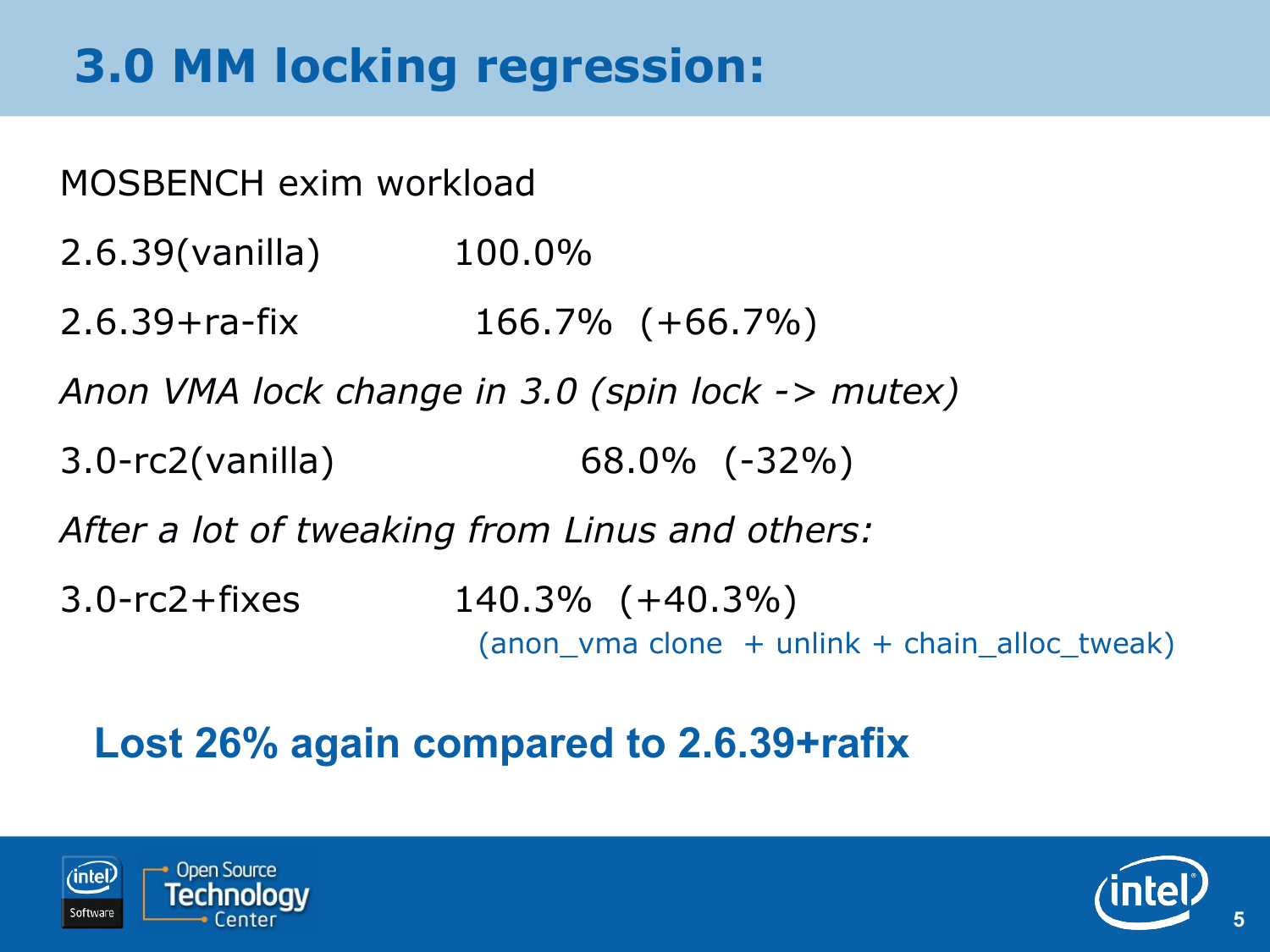## **anon\_vma fragmentation of vma List**

- Mmap anonymous memory space of 10 GB, create holes in this mmap region that are 4 pages wide by unmapping 4 pages of memory every 8 pages.
- We get a list of up to 327680 vmas associated with the anon\_vma that we started out with!
- Traversing the same anon\_vma list then becomes very expensive
	- And this holds a lock
- split\_huge\_page in transparent huge page daemon goes through the entire list of vmas to locate the vma associated with the page





**6**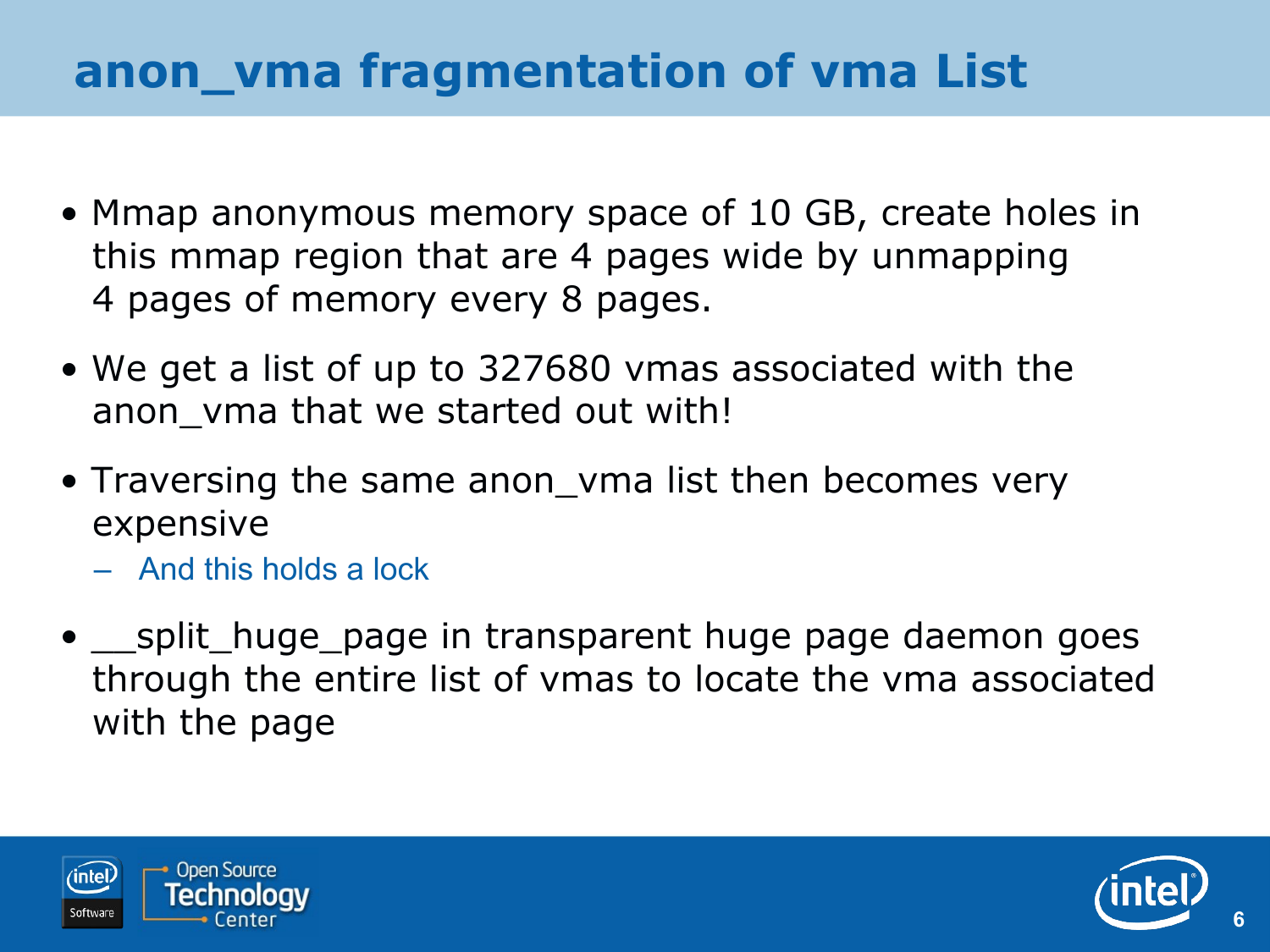# **Fork Summary**

- Anon vma chains are the main scalability problem in fork
	- Causes problems in other areas too, like Transparent Hugepages
- They can become too long
- And too coarse grained locking
- Need a new data structure?





**7**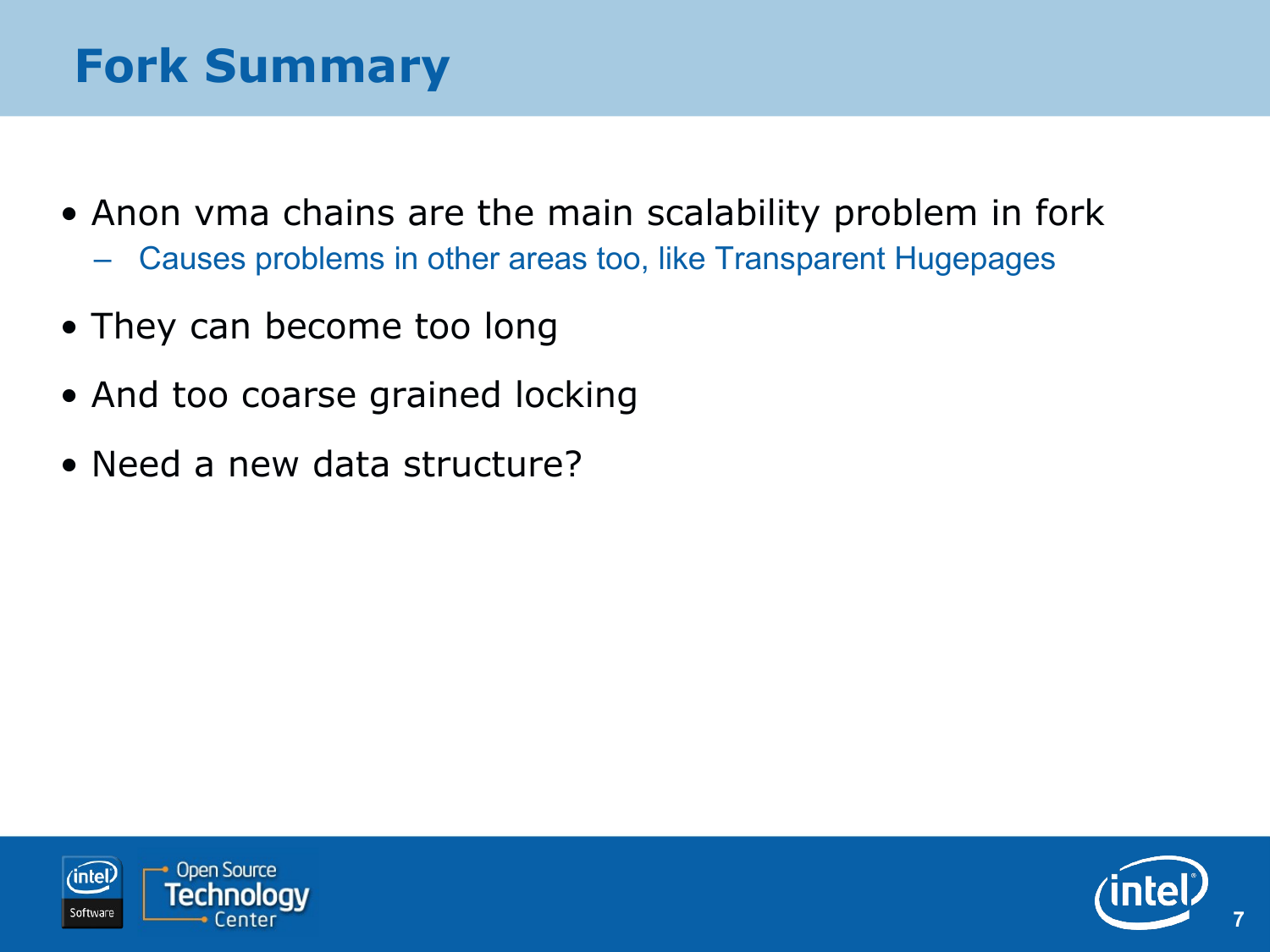# **Locking Primitives**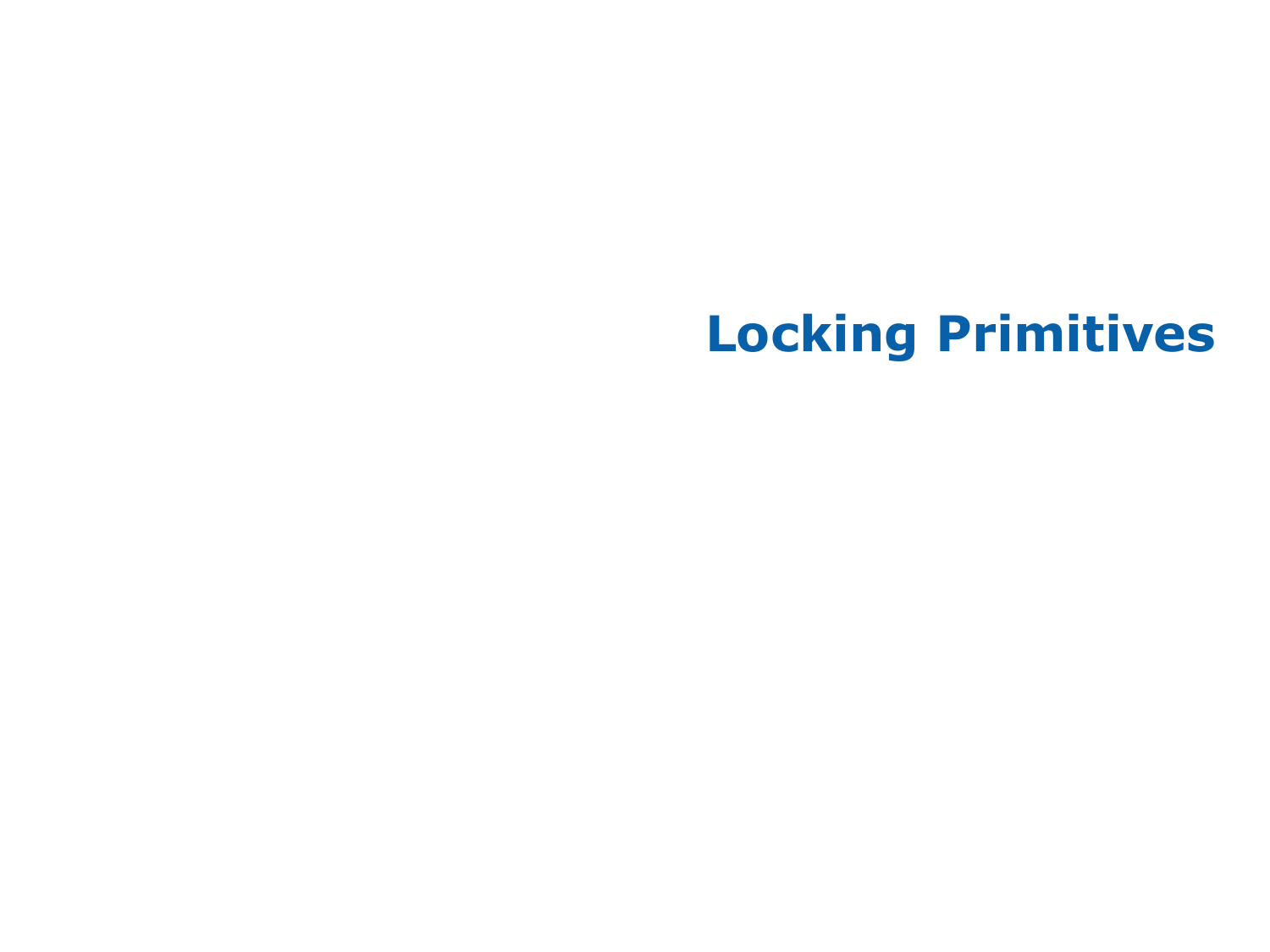#### **Lock Primitives in a Micro Benchmark**





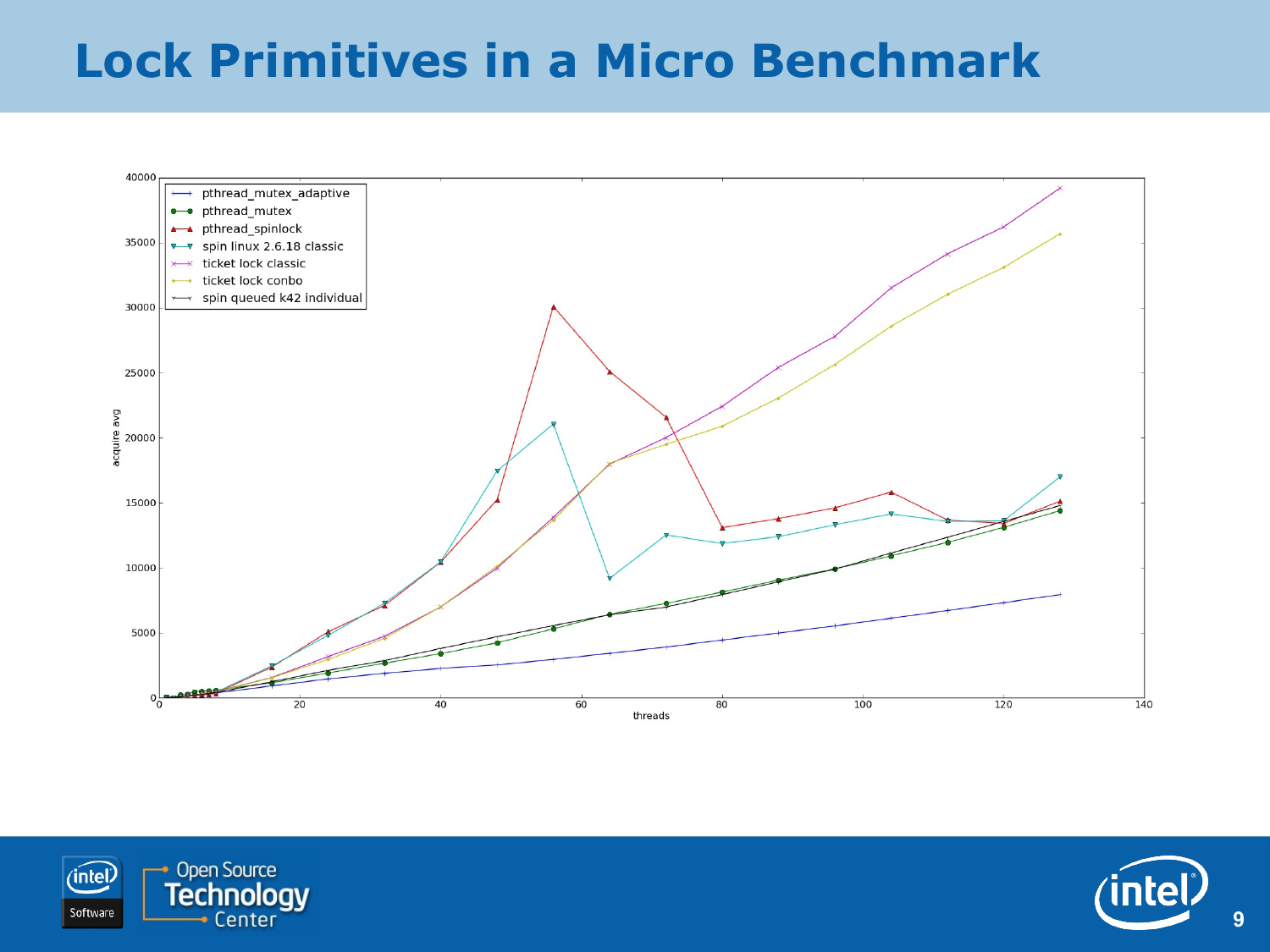# **CONBO Lock**

- "CONservative Backoff lOck"
- Idea: use lock backoff, but "do no harm"
- Backoff based on the ticket difference to minimize unnecessary backoffs
- Not a gigantic win over normal lock
	- But nice improvements with many threads
	- And does no harm



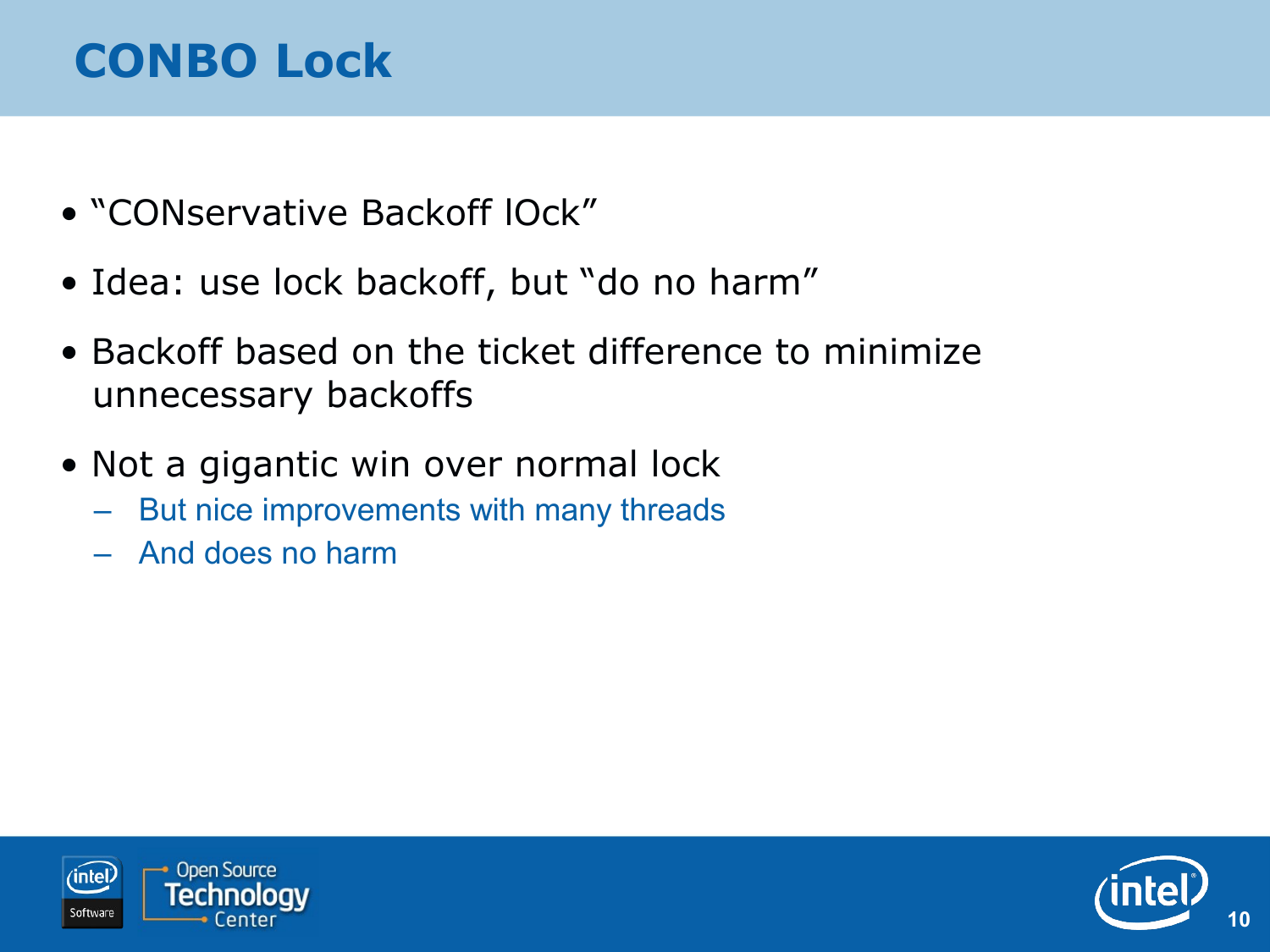### **K42 Lock**

- Queued spin lock that spins locally
- K42 variant of MCS lock
- Performs much better than ticket locks on 4-8S
	- Not much difference on 1S/2S
	- Still too fair in thread region
- Uncontended slightly slower (cmpxchg in unlock)
- Lock grows 4->8/16 bytes
	- Could be a problem for some data structures



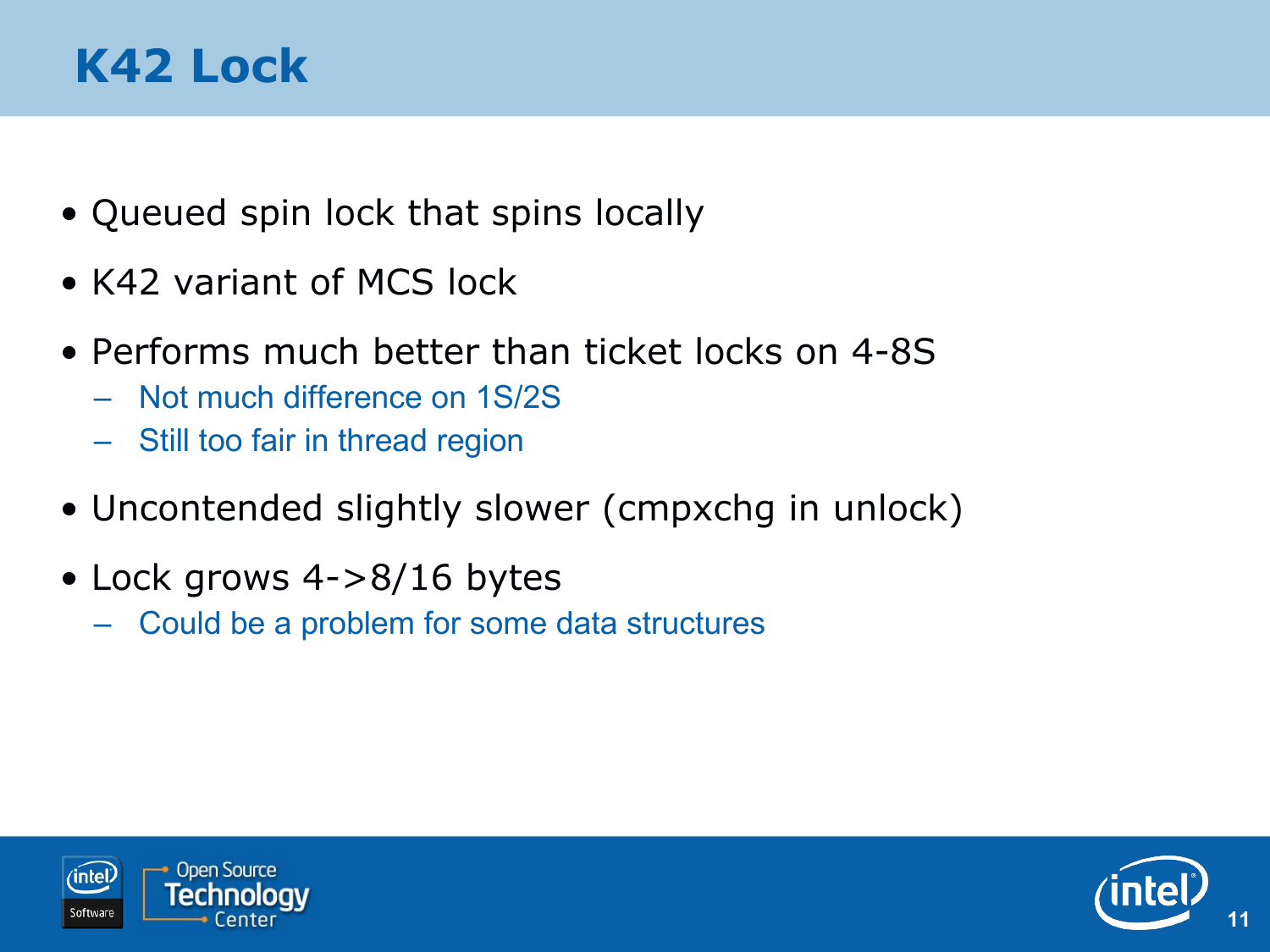# **K42: file locking micro**



lock1 (flock) 3.1-rc2 ticket



lock1 (flock) with K42 locks



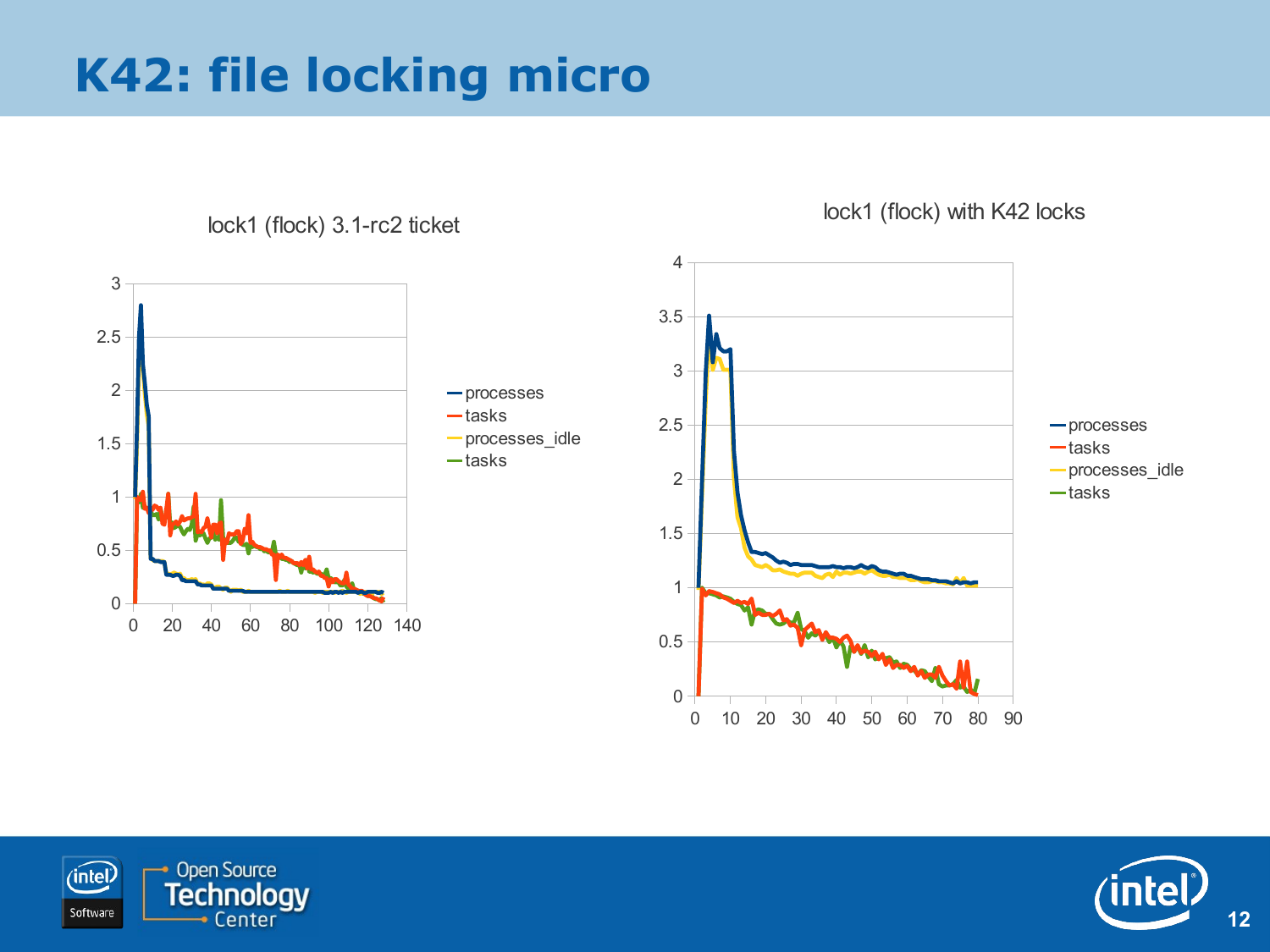# **Lock Conclusion**

- Time to reevaluate the locks?
- We can do better on 4+S at some cost



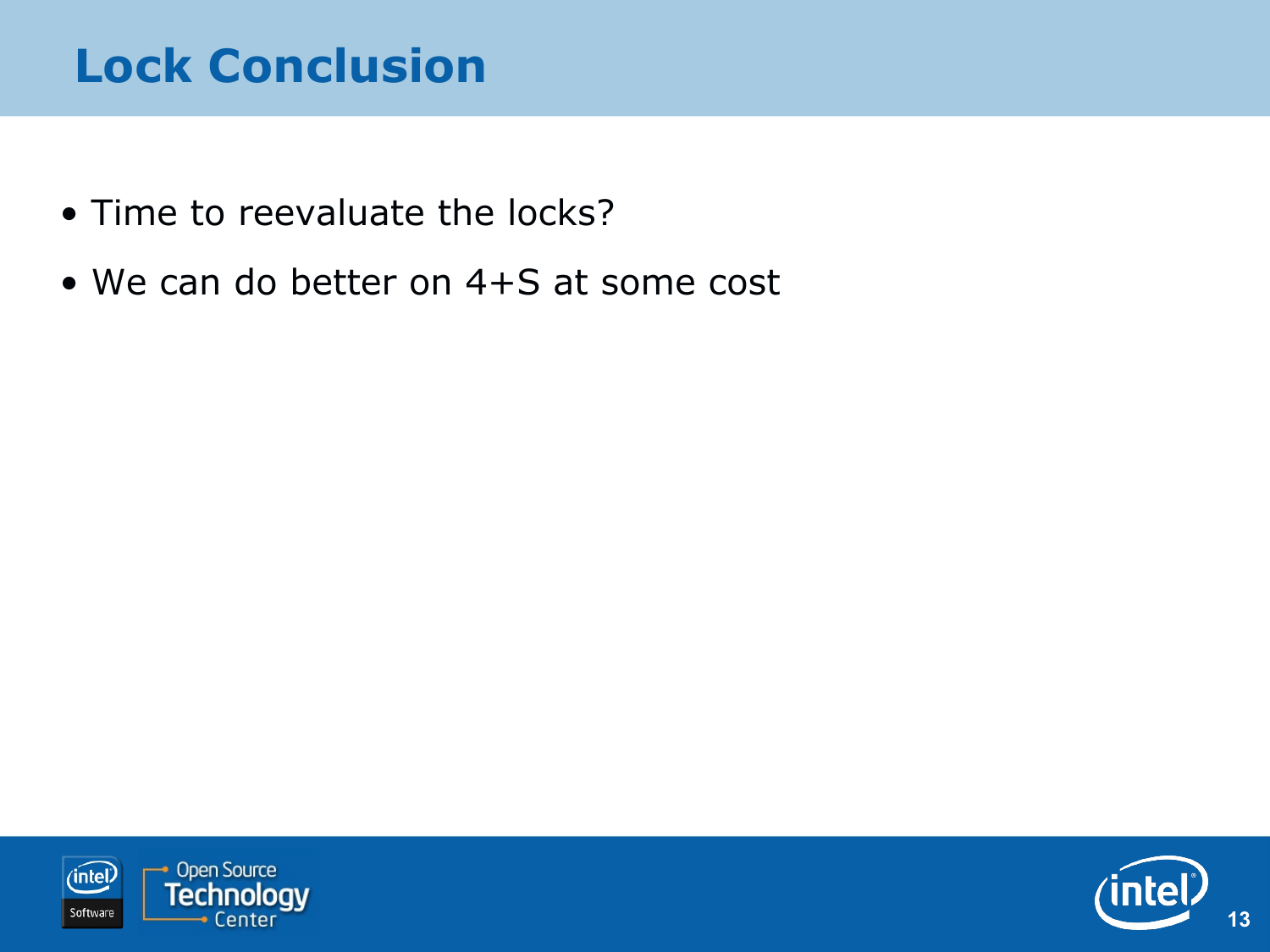#### **Backup**